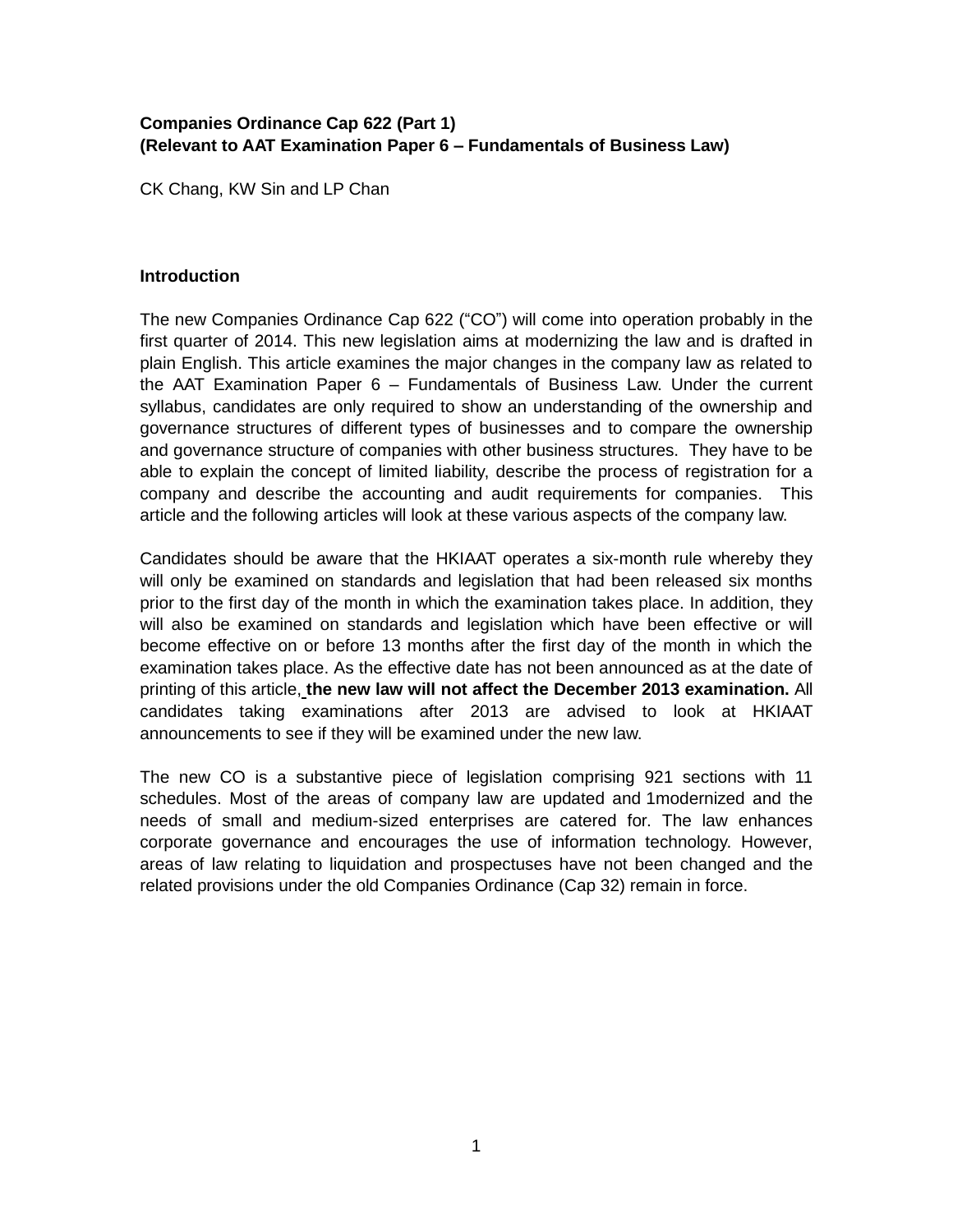## **Types of companies**

Apart from statutory corporations, companies operating their business in Hong Kong must be either a company formed and registered under the old/new Companies Ordinance or a registered non-Hong Kong company. The new law uses the term "body corporate" to include these two types of companies.

CO divides companies formed and registered under CO into two separate categories: limited and unlimited company; private and public company. Under the limited company category, there are two further sub-divisions: company limited by shares and company limited by guarantee.

| <b>Private vs Public</b> | Limited vs unlimited         |
|--------------------------|------------------------------|
| Public company           | Unlimited company            |
| Private company          | Company limited by shares    |
|                          | Company limited by guarantee |

In theory, there should be six possible combinations. But under section 66 of the CO, five types of companies may be formed under the CO: a public unlimited company with a share capital; a public company limited by shares; a private unlimited company with a share capital; a private company limited by shares; and a company limited by guarantee without a share capital. In other words, there is only one category of company limited by guarantee: this cannot be further classified as private or public.

For the first time, a public company is statutorily defined. Section 12 of the CO defines a public company as a company which is not a private company and is not a company limited by guarantee.

The definition of private company is more or less the same as that of the old law. Under section 11(1) of the CO, a private company is one which by its articles: (i) restricts the right to transfer its shares; (ii) limits the number of its members to 50; and (iii) prohibits any invitation to the public to subscribe for any shares or debentures of the company. Again, as before, the definition of "member" in section 11(1)(ii) excludes persons who are current employees or those who became members while being employed and continued to be members after ceasing employment with the company. An invitation to the public to subscribe for any shares or debentures of the company is clarified in section 6(2) CO to include an invitation to a section of the public whether selected as members or debenture holders of the company or as clients of the person making the invitation. Unlike the old law, a private company is expressly defined as one which is not a company limited by guarantee. In other words, under the new law, a company limited by guarantee could not be a private company as well.